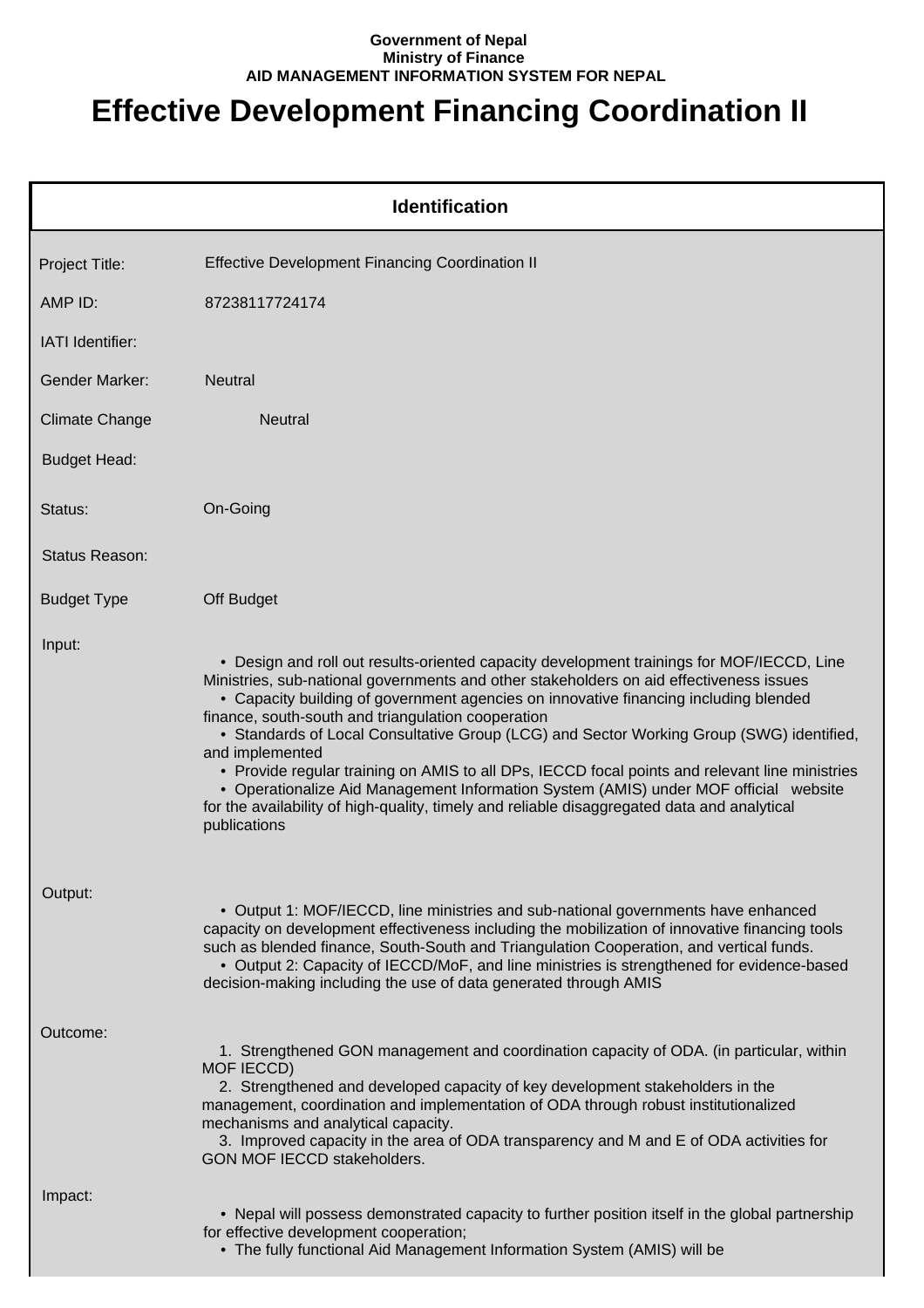embraced by the GoN and DPs as a strong tool for data management towards evidence-based policy and decision making;

 • Development effectiveness will assume a Whole-of-Government (WOG) approach, as may be applicable, through visible engagement of the line ministries, provincial governments, parliamentarians, the private sector and other external partners

 • The GoN will have demonstrated capacity to identify new and effective modalities of development cooperation, and will mobilize incrementally blended ODA resources through engagement of public and private sector, and international development partners;

 • A culture of Monitoring and Evaluation (M&E) coupled with knowledge management and research capacity will be developed and practiced in the IECCD/MOF. This means IECCD will pay greater attention to address practical needs of citizens to improve the way development research and knowledge are communicated and utilized for sound evidence based policy making.

## Treasury Type:

Humanitarian AId: No

|                                       | <b>Planning</b> |
|---------------------------------------|-----------------|
| Date of Agreement                     | 2019-12-17      |
| Date of effectiveness                 |                 |
| <b>Proposed Start Date</b>            |                 |
| <b>Actual Start Date</b>              | 2020-02-01      |
| Planned Completion 2024-12-24<br>Date |                 |

| Location     |            |
|--------------|------------|
| Location     | Percentage |
| <b>NEPAL</b> | 0.0%       |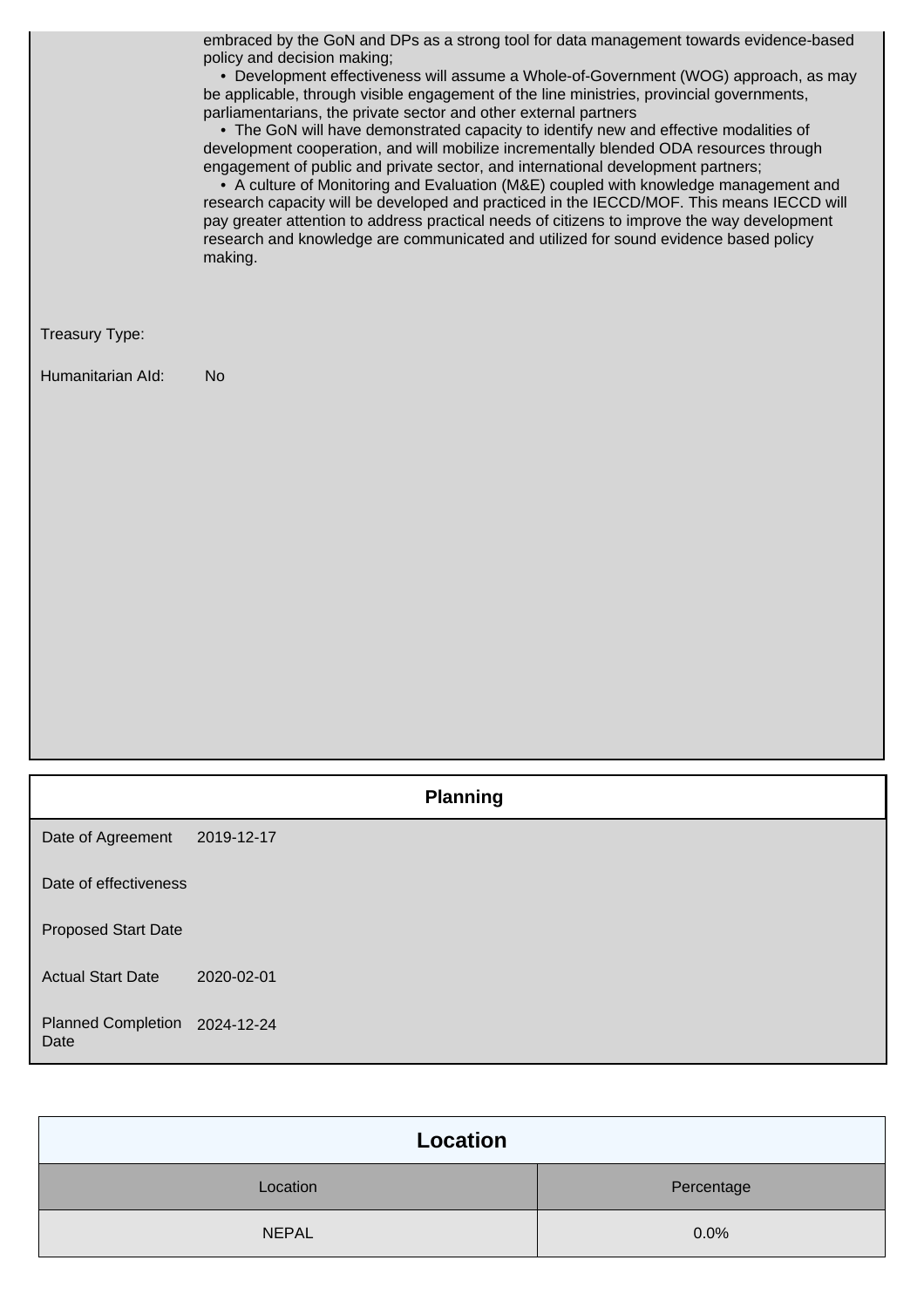| <b>National Plan</b>                                                                                                       |            |
|----------------------------------------------------------------------------------------------------------------------------|------------|
| Program                                                                                                                    | Percentage |
| [ Foreign Aid Management ] [ Macroeconomic Policy and Economic Development Policy ] [<br>National Development Plan (NDP) 1 | 100.0%     |

| <b>Sector</b>                                    |            |
|--------------------------------------------------|------------|
| Sector                                           | Percentage |
| Nepal Sector Classification FINANCIAL SERVICES 0 | 100.0%     |

| <b>Implementing/Executing Agency</b>     |        |  |
|------------------------------------------|--------|--|
| <b>Implementing Agency</b>               |        |  |
| Ministry of Finance                      | 100.0% |  |
| <b>Executing Agency</b>                  |        |  |
| Ministry of Finance                      | 100.0% |  |
| <b>Responsible Organization</b>          |        |  |
| Ministry of Finance                      | 100.0% |  |
| Donor                                    |        |  |
| Department for International Development | 0.0%   |  |
| United Nations Development Programme     | 0.0%   |  |

| <b>Funding</b>                          |                                                                                 |                    |                                                 |            |                     |
|-----------------------------------------|---------------------------------------------------------------------------------|--------------------|-------------------------------------------------|------------|---------------------|
| Transaction<br>Date                     | Type of<br>Assistance                                                           | Mode of<br>Payment | Post Earthquake<br>Assistance                   | Commitment | <b>Disbursement</b> |
|                                         |                                                                                 |                    | <b>Department for International Development</b> |            |                     |
|                                         | <b>Actual</b>                                                                   |                    |                                                 |            |                     |
| 12/17/2019                              | Technical<br>Assistance<br>(Standalone)                                         | Direct Payment     | No.                                             | 2,415,327  |                     |
|                                         | Total<br>2,415,327<br>$\overline{0}$                                            |                    |                                                 |            |                     |
|                                         | Total (Department for International Development)<br>2,415,327<br>$\overline{0}$ |                    |                                                 |            |                     |
| <b>UNDISBURSED BALANCE</b><br>2,415,327 |                                                                                 |                    |                                                 |            |                     |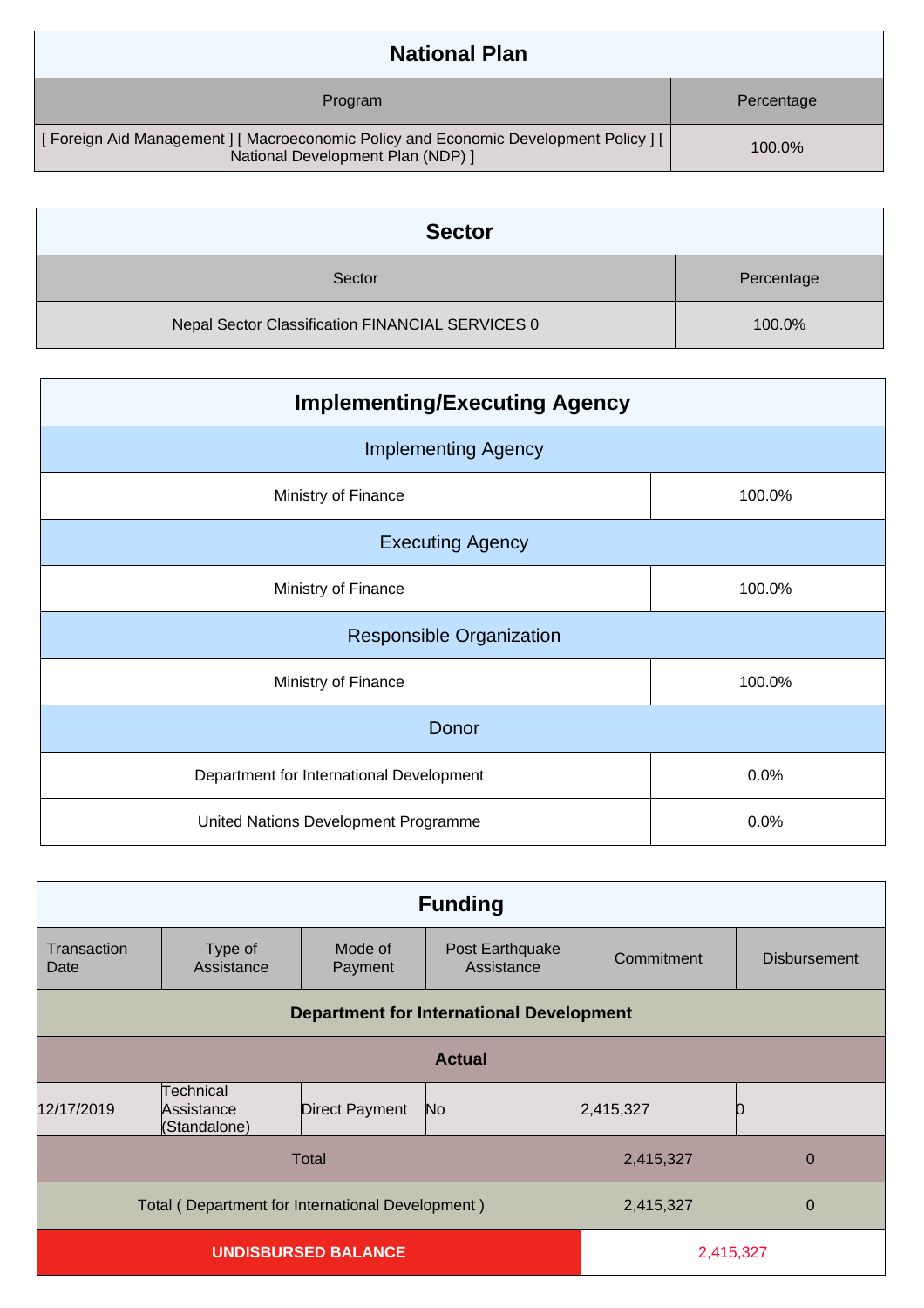| Transaction<br>Date                                               | Type of<br>Assistance                          | Mode of<br>Payment    | Post Earthquake<br>Assistance               | Commitment | <b>Disbursement</b> |
|-------------------------------------------------------------------|------------------------------------------------|-----------------------|---------------------------------------------|------------|---------------------|
|                                                                   |                                                |                       | <b>United Nations Development Programme</b> |            |                     |
|                                                                   | <b>Actual</b>                                  |                       |                                             |            |                     |
| 12/17/2019                                                        | <b>Technical</b><br>Assistance<br>(Standalone) | <b>Direct Payment</b> | No                                          | 500,000    | C                   |
| 6/30/2021                                                         | Technical<br>Assistance<br>(Standalone)        | <b>Direct Payment</b> | No                                          |            | 60,278              |
| Total<br>500,000<br>60,278                                        |                                                |                       |                                             |            |                     |
| Total (United Nations Development Programme)<br>60,278<br>500,000 |                                                |                       |                                             |            |                     |
| <b>UNDISBURSED BALANCE</b>                                        |                                                |                       | 2,855,049                                   |            |                     |

| <b>Progress Achieved</b>       |  |
|--------------------------------|--|
| Progress Achieved:             |  |
| Key Problems:                  |  |
| Steps Taken to Solve Problems: |  |

| <b>Funding Information</b> |
|----------------------------|
| 2,915,327                  |
| $\mathbf{0}$               |
| 60,278                     |
| $\Omega$                   |
|                            |